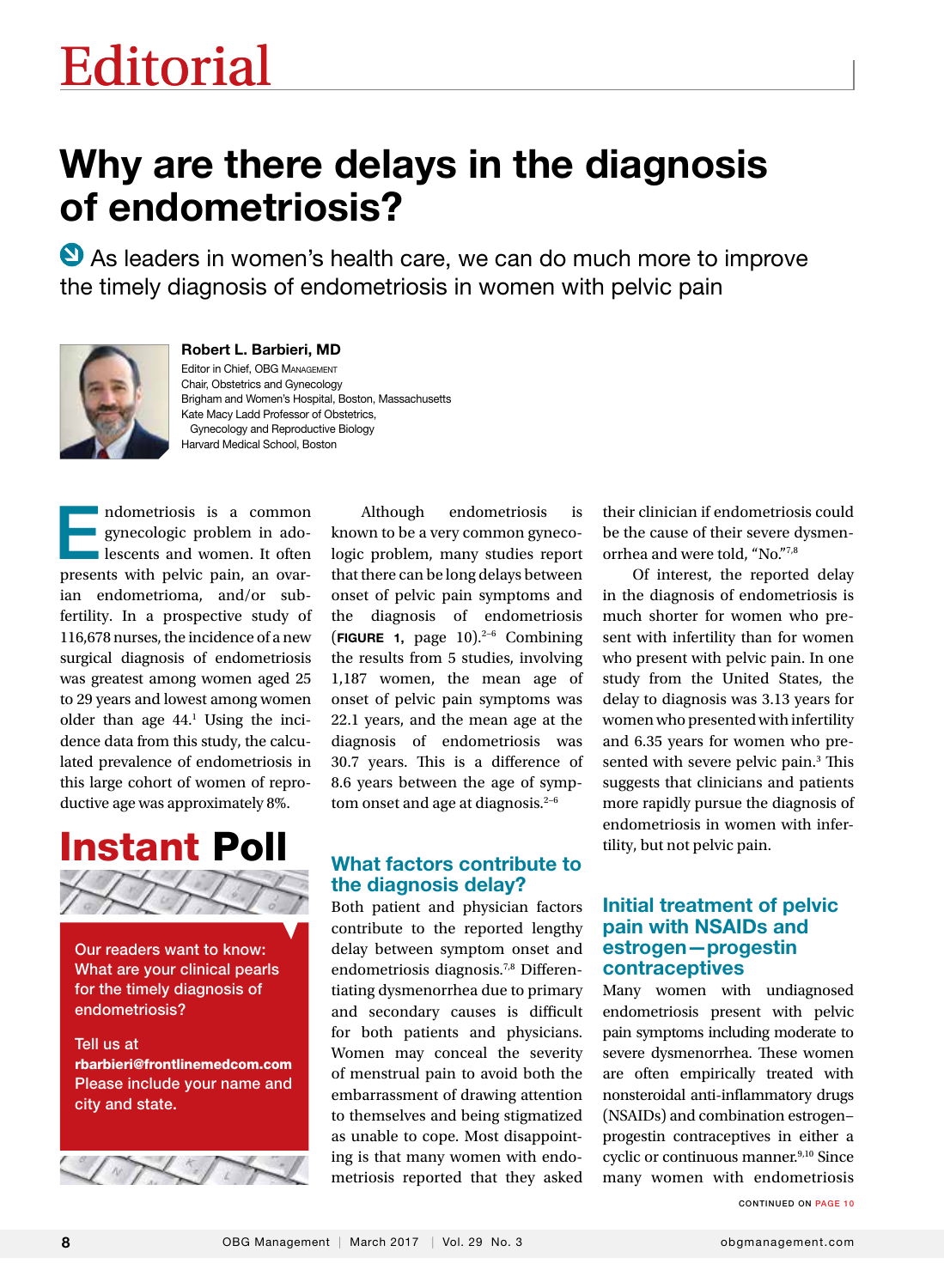### Editorial

CONTINUED FROM PAGE 8

#### FIGURE 1 Women with pelvic pain and endometriosis report lengthy delays between the onset of symptoms of pelvic pain and the diagnosis of endometriosis $2-6$



will have a reduction in their pelvic pain with NSAID and contraceptive treatment, diagnosis of their endometriosis may be delayed until their disease progresses years after their initial presentation. It is important to gently alert these women to the possibility that they have undiagnosed endometriosis as the cause of their pain symptoms and encourage them to report any worsening pain symptoms in a timely manner.

Sometimes women with pelvic pain are treated with NSAIDs and contraceptives but no significant reduction in pain symptoms occurs. For these women, speedy consideration should be given to offering a laparoscopy to determine the cause of their pain.

#### Diagnosing endometriosis relies on identifying flags in the patient's history

The gold standard for endometriosis diagnosis is surgical visualization of endometriosis lesions, most often with laparoscopy, plus histologic confirmation of endometriosis on a tissue biopsy.<sup>9,10</sup> A key to reducing the time between onset of symptoms and diagnosis of endometriosis is identifying adolescents and women who are at high risk for having the disease. These women should be offered a laparoscopy procedure. In women with moderate to severe pelvic pain of at least 6 months duration, medical history, physical examination, and imaging studies can be helpful in identifying those at increased risk for endometriosis.

Items from the patient history that might raise the likelihood of endometriosis include:

- abdominopelvic pain, dysmenorrhea, menorrhagia, subfertility, dyspareunia and/or postcoital bleeding<sup>11</sup>
- symptoms of dysmenorrhea and/or dyspareunia that are not responsive to NSAIDs or estrogen−progestin  $contrac出ives<sup>12</sup>$
- symptoms of dysmenorrhea and/ or dyspareunia associated with absenteeism from school or work<sup>13</sup>
- multiple visits to the emergency

department for severe dysmenorrhea

- endometriosis in the patient's mother or sister
- subfertility with regular ovulation, patent fallopian tubes, and a partner with a normal semen analysis
- urinary frequency, urgency, and/or pain on urination
- diarrhea, constipation, nausea, dyschezia, bowel cramping, abdominal distention, and early satiety.

A daunting clinical challenge is that symptoms of endometriosis overlap with other gynecologic and nongynecologic problems including pelvic infection, adhesions, ovarian cysts, fibroids, irritable bowel syndrome, inflammatory bowel disease, interstitial cystitis, myofascial pain, depression, and history of sexual abuse.

#### Diagnosing endometriosis relies on identifying flags on physical exam

Physical examination findings that raise the likelihood that the patient has endometriosis include:

- fixed and retroverted uterus
- adnexal mass
- lesions of the cervix or posterior fornix that visually appear to be endometriosis
- uterosacral ligament abnormalities, including tenderness, thickening, and/or nodularity $14,15$
- lateral displacement of the cervix  $($  FIGURE 2 $)$ <sup>16,17</sup>
- severe cervical stenosis.

In one study of 57 women with a surgical diagnosis of endometriosis, uterosacral ligament abnormalities, lateral displacement of the cervix, and cervical stenosis were observed in 47%, 28%, and 19% of the women, respectively.17 In this same study 22 women had none of these findings, but 8 had a complex ovarian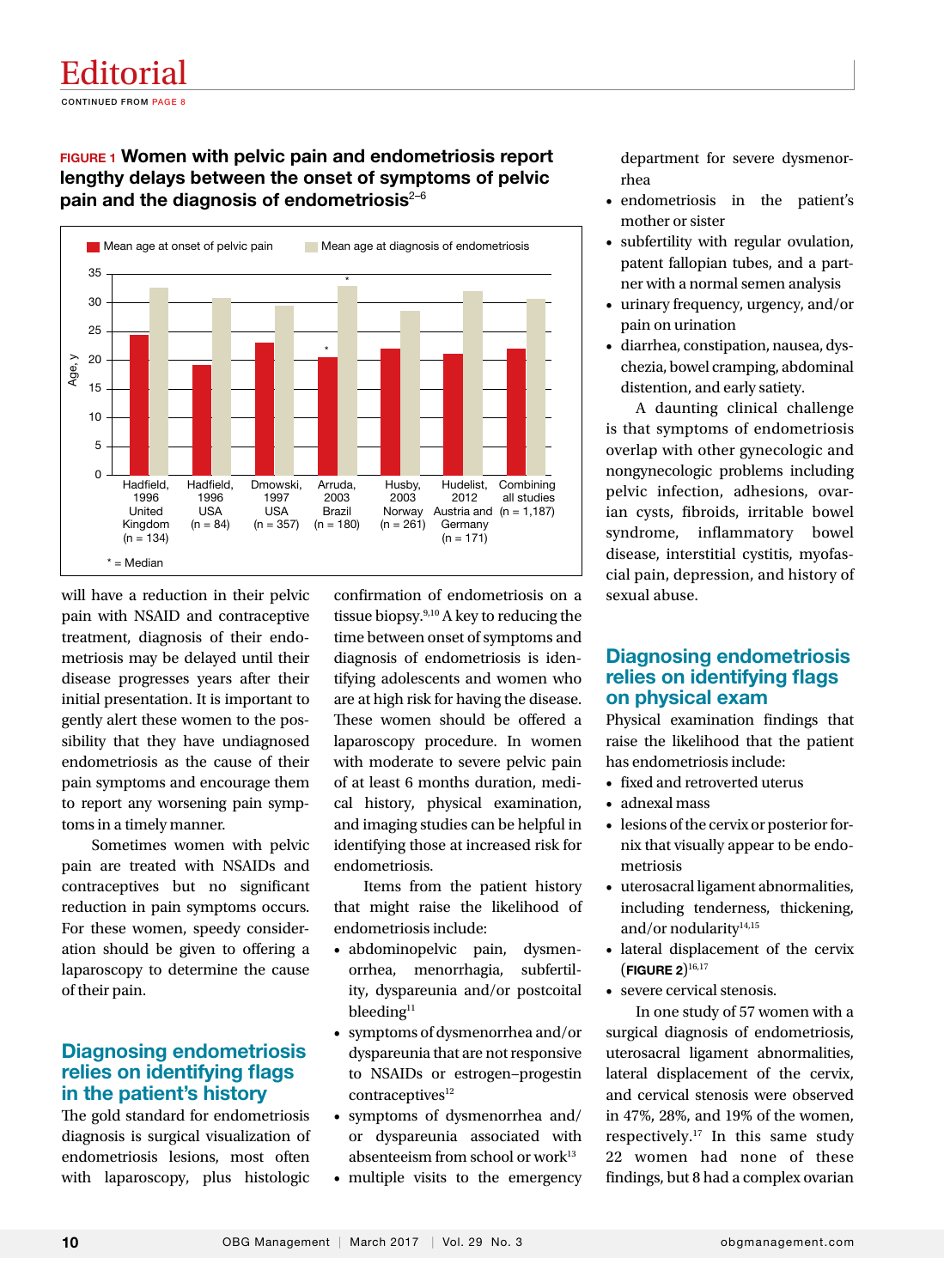#### FIGURE 2 Lateral displacement of the cervix



Lateral displacement of the cervix, which can be documented by visual examination of the cervix on speculum examination or by digital examination, is probably caused by the asymmetric involvement of one uterosacral ligament by endometriosis, causing one ligament to shorten and pull the cervix to that side of the body.

mass consistent with endometriosis.

The possibility of endometriosis increases as the number of history and physical examination findings suggestive of endometriosis increase.

#### When transvaginal ultrasound can aid diagnosis

Most women with endometriosis have normal transvaginal ultrasonography (TVUS) results because ultrasound cannot detect small

#### Key points for primary care physicians and patients

- Endometriosis is a common gynecologic disease. Approximately 8% of women of reproductive age have the condition.
- Many patients report lengthy delays between the onset of symptoms of pelvic pain and the diagnosis of endometriosis.
- Both patients and clinicians contribute to the delay in the diagnosis of endometriosis: Women are often reluctant to report the severity of their pelvic pain symptoms, and clinicians often under-respond to a patient's report of severe pelvic pain symptoms.
- First-line therapy for the treatment of moderate to severe dysmenorrhea is nonsteroidal anti-inflammatory drugs and estrogen−progestin contraceptives.
- Increasing vigilance for endometriosis will shorten the time between onset of symptoms and definitive diagnosis.
- Reducing the time between the onset of symptoms and diagnosis of endometriosis will improve the quality of life of women with the disease because they will receive timely treatment.

isolated peritoneal lesions of endometriosis present in Stage I disease, the most common stage of endometriosis. However, ultrasound is useful in detecting both ovarian endometriomas and nodules of deep infiltrating endometriosis (DIE).18 TVUS has excellent sensitivity (>90%) and specificity (>90%) for the detection of ovarian endometriomas because these cysts have characteristic, homogenous, low-level internal echoes.19,20 For the diagnosis of DIE of the uterosacral ligaments and rectovaginal septum, TVUS has fair sensitivity (>50%) and excellent specificity  $(>90\%)$ .<sup>21</sup> In most studies, magnetic resonance imaging performs no better than TVUS for imaging ovarian endometriomas and DIE. Hence, TVUS is the preferred imaging modality for detecting endometriosis.22

#### This is a practice gap we can close

Clinicians take great pride in accurately solving patient problems in a timely and efficient manner. Substantial research indicates that we can improve the timeliness of our diagnosis of endometriosis. By acknowledging patients' pain symptoms and recognizing the myriad symptoms and physical examination and imaging findings that are associated with endometriosis, we will close the gap and make this diagnosis with greater speed. **O** 

7*5a*x

RBARBIERI@FRONTLINEMEDCOM.COM

*Dr. Barbieri reports no financial relationships relevant to this article.*

#### **References**

- 1. Missmer SA, Hankinson SE, Spiegelman D, Barbieri RL, Marshall LM, Hunter DJ. Incidence of laparoscopically confirmed endometriosis by demographic, anthropometric, and lifestyle factors. Am J Epidemiol. 2004;160(8):784−796.
- 2. Hadfield R, Mardon H, Barlow D, Kennedy S. Delay in the diagnosis of endometriosis: a survey of women from the USA and UK. Hum Reprod. 1996;11(4):878−880.
- 3. Dmowski WP, Lesniewicz R, Rana N, Pepping P, Noursalehi M. Changing trends in the diagnosis of endometriosis: a comparative study of women with pelvic endometriosis presenting with chronic pelvic pain or infertility. Fertil Steril. 1997;67(2):238−243.
- 4. Arruda MS, Petta CA, Abrão MS, Benetti-Pinto CL. Time elapsed from onset of symptoms to diagnosis of endometriosis in a cohort study of Brazilian

women. Hum Reprod. 2003;18(4):756−759.

- 5. Husby GK, Haugen RS, Moen MH. Diagnostic delay in women with pain and endometriosis. Acta Obstet Gynecol Scand. 2003;82(7):649−653.
- 6. Hudelist G, Fritzer N, Thomas A, et al. Diagnostic delay for endometriosis in Austria and Germany: causes and possible consequences. Hum Reprod. 2012;27(12):3412−3416.
- 7. Ballard K, Lowton K, Wright J. What's the delay?

CONTINUED ON PAGE 16